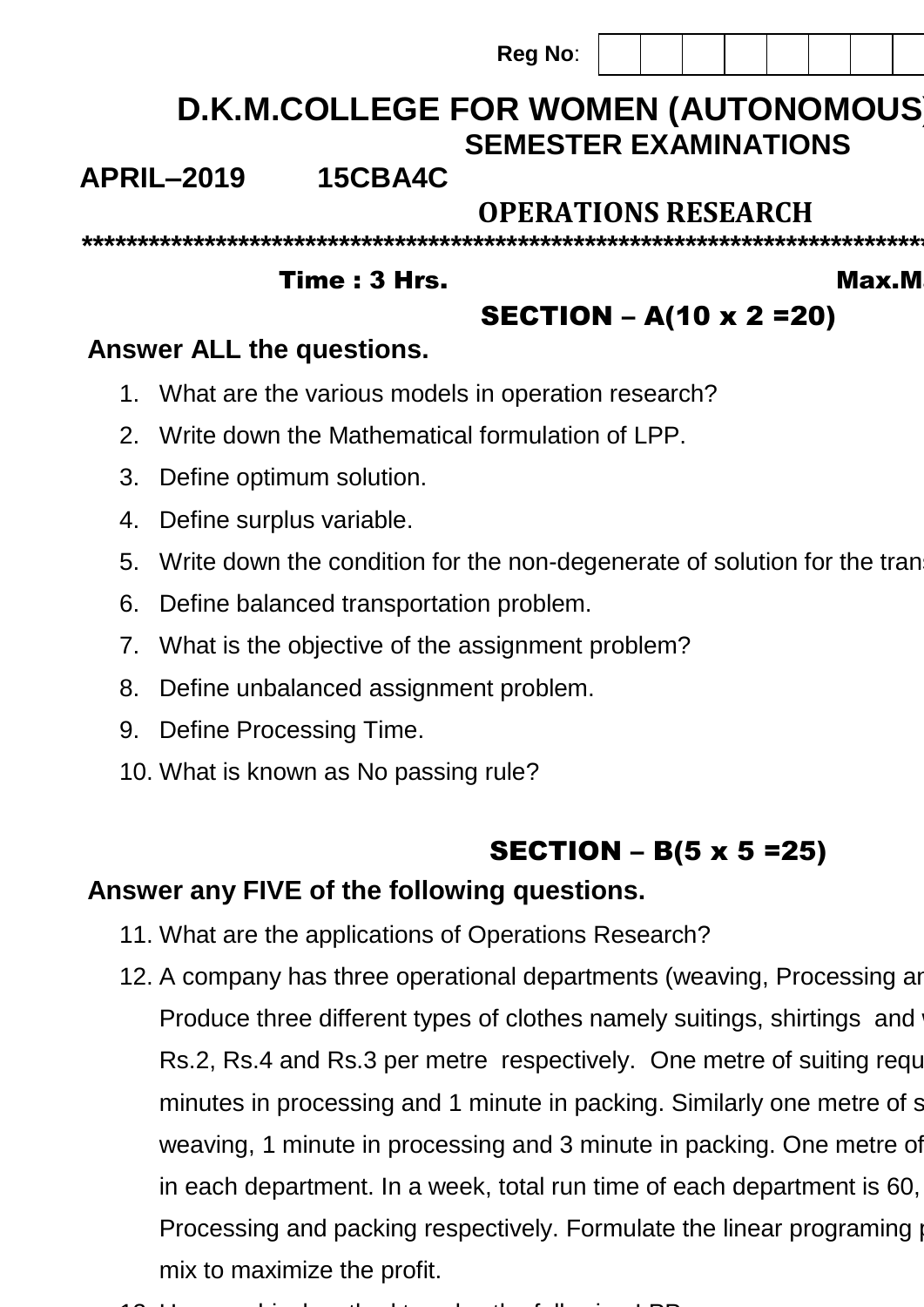14. Obtain an initial basic feasible solution to the following transportation pr west corner rule:

|             | D   | E.  |     | G   | <b>Availa</b> |
|-------------|-----|-----|-----|-----|---------------|
|             | 11  | 13  | 17  | 14  | 25            |
| B           | 16  | 18  | 14  | 10  | 30            |
| С           | 21  | 24  | 13  | 10  | 40            |
| Requirement | 200 | 225 | 275 | 250 |               |

15. Obtain an initial basic feasible solution to the following transportation problem by minima method:

|                | D <sub>1</sub> | D <sub>2</sub> | D <sub>3</sub> | D <sub>4</sub> | Capaci |
|----------------|----------------|----------------|----------------|----------------|--------|
| O <sub>1</sub> |                | 2              | 3              |                | 6      |
| O <sub>2</sub> |                | 3              | 2              |                |        |
| O <sub>3</sub> |                | $\overline{2}$ | $\overline{2}$ |                | 10     |
| Demand         |                | 6              |                |                |        |

16. A department head has four subordinates and four task to be performe efficiency, and the task differ in their intrinsic difficulty. His estimate of the to perform each task is given in the matrix below:

|              |    |    | Men |    |
|--------------|----|----|-----|----|
| <b>Tasks</b> | Е  |    | G   | Н  |
| Α            | 18 | 26 | 17  | 11 |
| B            | 13 | 28 | 14  | 26 |
| C            | 38 | 19 | 18  | 15 |
|              | 19 | 26 | 24  | 10 |

How should the tasks be allocated, one to a man, so as to minimize the

17. A department head has four task to be performed and three subordina efficiency, the estimate of the time each subordinate would take to perform is given below in the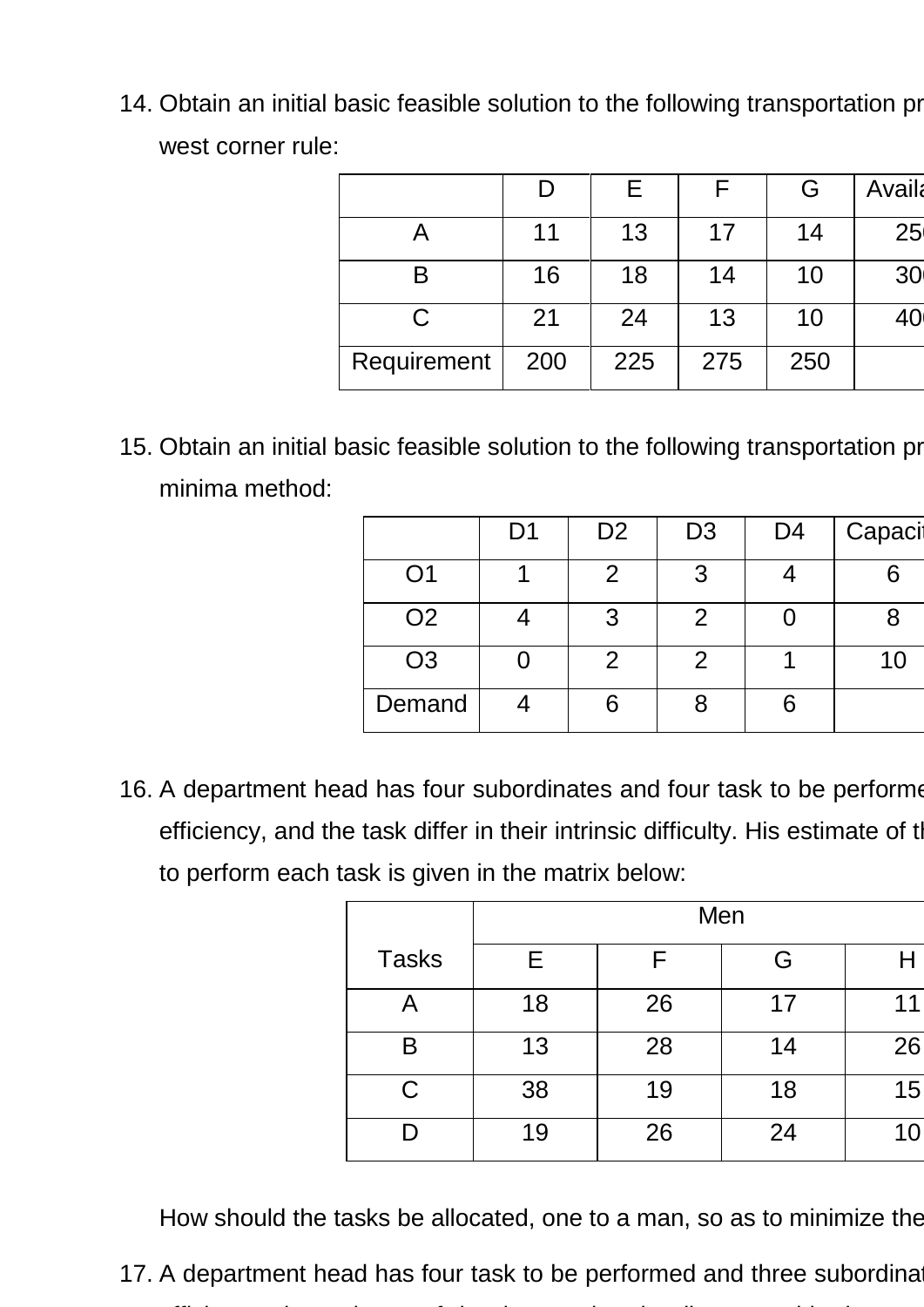18. In a factory there are 6 jobs to perform, each of which should go through the order A,B. Determine the sequence for performing the jobs the elapsed time T. What is the value of T?

| Job              | u | J3 | J5 |
|------------------|---|----|----|
| <b>Machine A</b> |   |    |    |
| Machine B        | ა |    |    |

#### SECTION – C(3 x 10 =30)

#### **Answer ALL the questions.**

19. (a) A company makes two kinds of leather belts. Belt A is a high quality quality. The respective profits are Rs.4.00 and Rs.3.00 per belt. Each b twice as much time as a belt of type B, and if all belts were of type B, comparison 1000 belts per day. The supply of leather is sufficient for only 800 belts combined). Belt A requires a fancy buckle and only 400 buckles per day are only 700 buckles a day available for belt B. Determine the optimal portional graphical method.

(Or)

(b)A manufacture of leather belts makes three types of belts A,B and C three machines $M_1$ ,  $M_2$   $and$   $M_3.$ Belt A requires 2 hours on machine $M_1$  al Belt B requires 3 hours on machine $M_1$ , 2 hours on machine $M_2$  and 2 ho and belt C requires 5 hours on machine  $M_2$  and 4 hours on machine  $M_3$ .  $\ddot{\phantom{a}}$ time per day available on machine $M_1$ , 10 hours of time per day availabl hours of time per day available onmachine $M_3$ .The profit gained from be from belt B is Rs.5.00 per unit, belt C is Rs.4.00 per unit. What should b each type of belts so that the profit is maximum by using simplex method.

20. (a)A manufacturing company has four zones A,B,C,D and four sales en respectivelyfor assignment. Since the Zones are not equally rich in sale